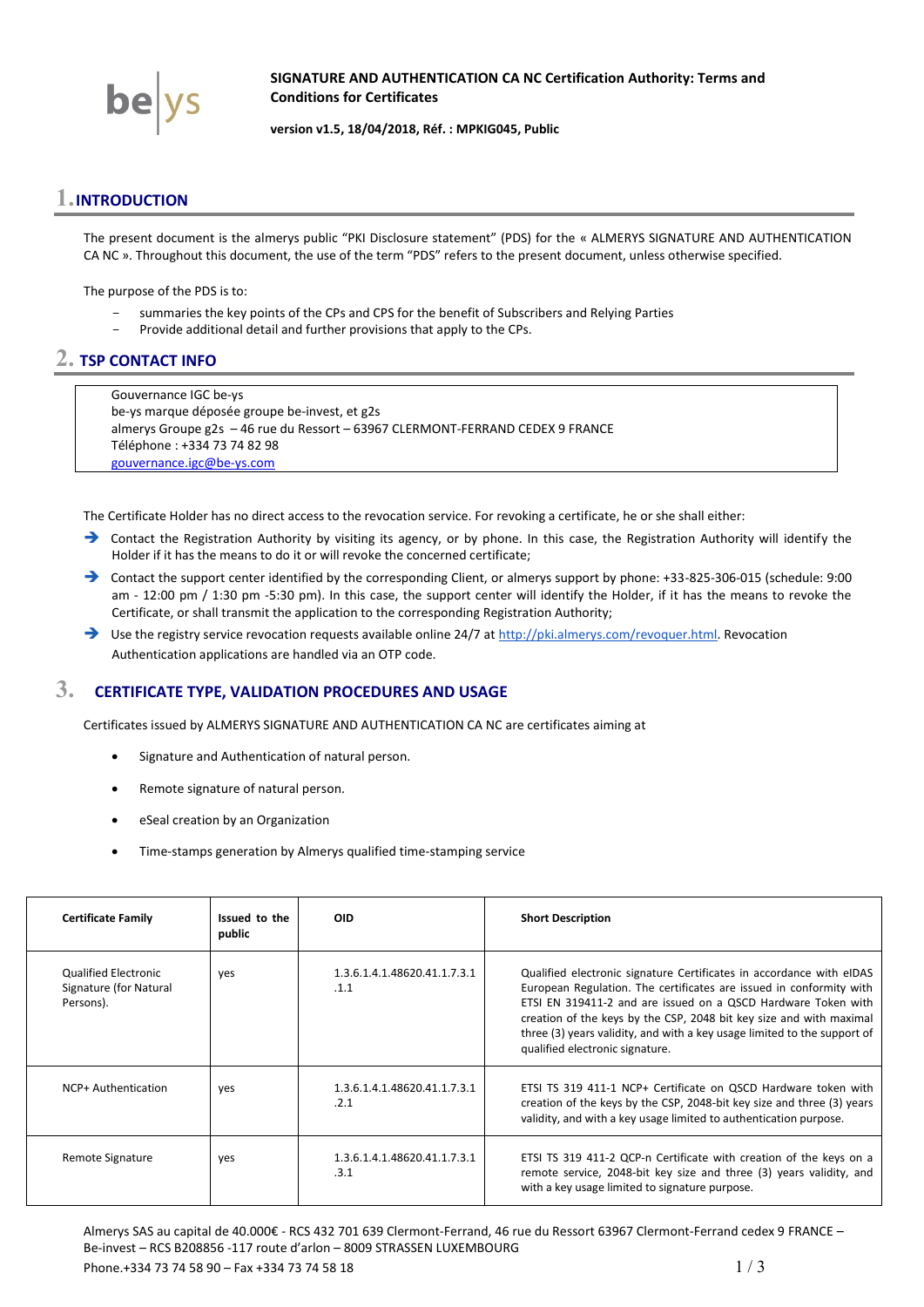

### **SIGNATURE AND AUTHENTICATION CA NC Certification Authority: Terms and Conditions for Certificates**

#### **version v1.5, 18/04/2018, Réf. : MPKIG045, Public**

| <b>Certificate Family</b> | Issued to the<br>public | <b>OID</b>                           | <b>Short Description</b>                                                                                                                                                                         |
|---------------------------|-------------------------|--------------------------------------|--------------------------------------------------------------------------------------------------------------------------------------------------------------------------------------------------|
| eSeal                     | yes                     | 1.3.6.1.4.1.48620.41.1.7.3.1<br>.4.1 | ETSI TS 319 411-2 QCP-I Certificate with creation of the keys on a<br>remote service, 2048-bit key size and three (3) years validity, and<br>with a key usage limited to eSeal creation purpose. |
| Time-stamping unit        | No                      | 1.3.6.1.4.1.48620.41.1.7.3.1<br>.5.1 | ETSI TS 319 411-2 QCP-I Certificate with creation of the keys on HSM,<br>2048-bit key size and three (3) years validity, and with a key usage<br>limited to Time-stamp creation purpose.         |

# **4.RELIANCE LIMIT**

Certificates issued by [ALMERYS SIGNATURE AND AUTHENTICATION CA NC](#page-0-0) CA may only be used for the respective purposes defined in the above section.

Certificates are issued for a maximum period of 3 years.

These Certificates are not usable beyond their period of validity;

The Almerys CA keeps registration data and event logs for at least five years.

### **5.OBLIGATION OF SUBSCRIBERS**

Certificate holders are responsible for the accuracy of the information they provide during their relationship with Almerys. They especially must:

- Provide accurate and up-to-date information upon Certificate request or renewal,
- Meet face-to-face with the Registration Authority to verify their ID information,
- Securely manage the secrets and elements which are handed over to them at the end of certificate generating procedures, in particular the Holder shall keep its private key under its sole control,
- Accept conditions of usage of the key and corresponding certificate,
- Inform the RA of any changes concerning the information contained in their Certificate,
- $\rightarrow$  Submit, without delay, an application for certificate revocation to the RA in the event of loss, or suspected compromise of their private key (or activation data).

### **6.CERTIFICATE STATUS CHECKING OBLIGATIONS OF RELYING PARTIES:**

Third Party Applications using certificates shall:

- $\rightarrow$  Verify that the key usage for which the Certificate was issue is appropriate for its certificate usage;
- → Verify that the used Certificate has been issued by the C[A ALMERYS SIGNATURE AND AUTHENTICATION CA NC](#page-0-0);
- → Verify the download access to the list of revoked certificates (CRL) of [ALMERYS SIGNATURE AND AUTHENTICATION CA NC](#page-0-0);
- Verify the Certificate signature, and the Certification chain, up to the "ALMERYS ROOT CA" Certificate and check the validity of each certificate with respect to the CRL of each involved CA.

The certification chain Certificates of the CAs [ALMERYS SIGNATURE AND AUTHENTICATION CA NC](#page-0-0) and « ALMERYS ROOT CA are available at the following address : http://pki.almerys.com

### **7.LIMITED WARRANTY AND DISCLAIMER/LIMITATION OF LIABILITY:**

Subject to the provisions of applicable law and Regulations, [ALMERYS SIGNATURE AND AUTHENTICATION CA NC](#page-0-0) CA is not responsible for any unauthorized use of certificate or misusage of Certificates. This limit of responsibility is also applicable for the activation data, CRL and any software or hardware provided by the CA.

Almerys SAS au capital de 40.000€ - RCS 432 701 639 Clermont-Ferrand, 46 rue du Ressort 63967 Clermont-Ferrand cedex 9 FRANCE – Be-invest – RCS B208856 -117 route d'arlon – 8009 STRASSEN LUXEMBOURG Phone.+334 73 74 58 90 – Fax +334 73 74 58 18 2 / 3